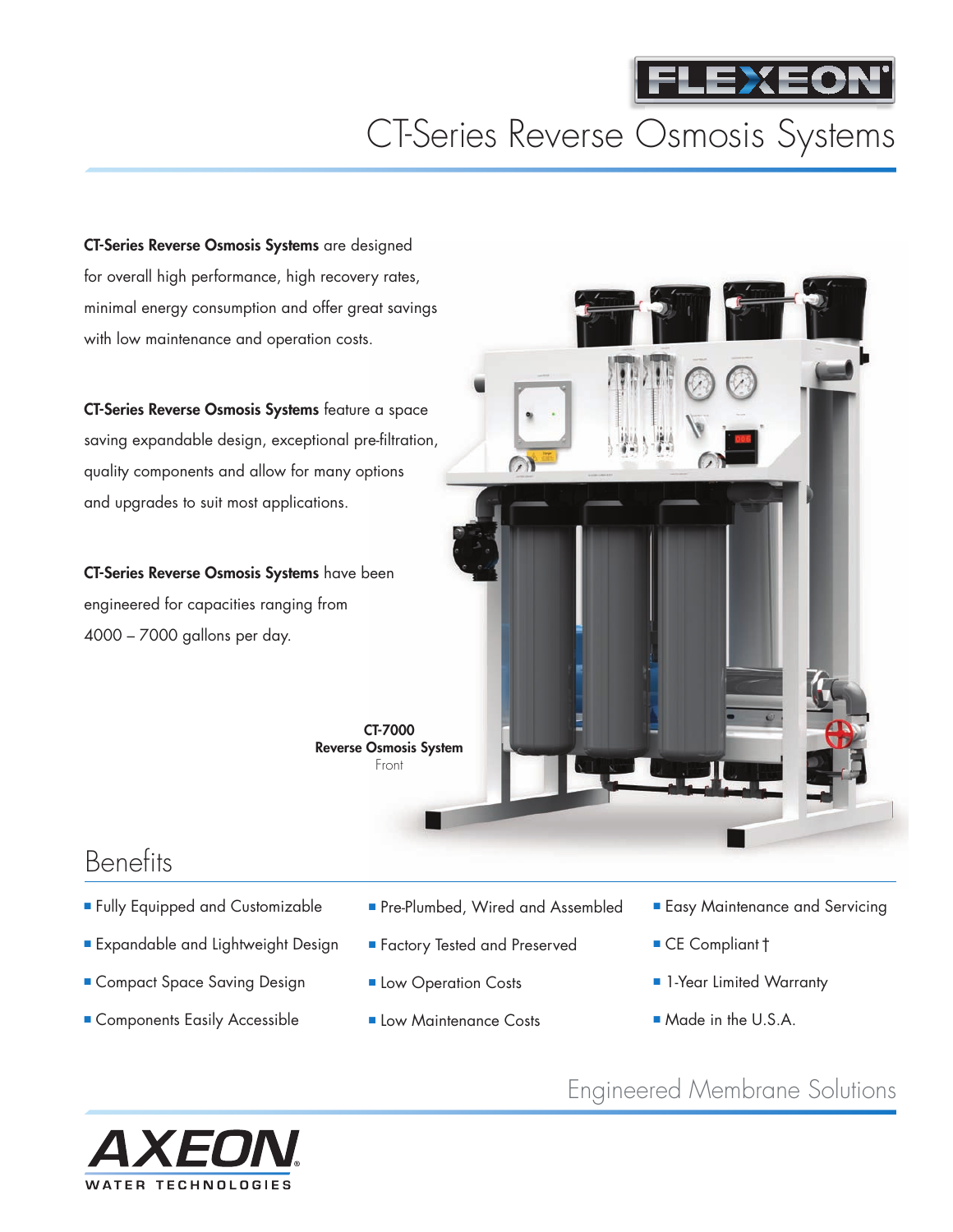# FLEXEON CT-Series Reverse Osmosis Systems

## Standard Features

- **■** Minitrol Computer Controller
	- **◆** Multi Color LED Indicator Status Light
	- **◆** Pre-Treatment Lockout
	- **◆** Tank Level Input
	- **◆** Low Pressure Monitoring and Alarm
- **■** White Powder Coated Aluminum Frame
- 5 Micron Sediment Pre-Filter
- 10 Micron Carbon Block Pre-Filter
- 1 Micron Sediment Pre-Filter
- **■** Double O-Ring Filter Housings
- **■** Goulds® Multi-Stage Booster Pump
- **■** AXEON HF1 Low Energy Membranes
- **■** AXEON PVC Membrane Housings
- **■** Permeate Flow Meter
- **■** Concentrate Flow Meter
- **■** Feed Low Pressure Switch
- Feed Solenoid Valve with Manual Bypass
- **■** HM Digital™ PS-100 TDS Controller
- 316 Stainless Steel Concentrate Valve
- **■** 0-300 psi Pump Pressure Gauges
- **■** 0-100 psi Pre-Filter Pressure Gauges
- John Guest<sup>®</sup> Push/Pull Fittings with Locking Safety Clips

# Options and Upgrades

- AXEON HF4 Extra Low Energy Membranes
- AXEON HF5 Ultra Low Energy Membranes
- AXEON NF3 Nanofiltration Membranes
- **AXEON NF4 Nanofiltration Membranes**
- **■** Stainless Steel Membrane Housings
- **■** Fiberglass Membrane Housings
- **■** Concentrate Recycle Valve with Flow Meter
- **■** HM Digital™ PS-200 Dual TDS Controller
- **■** HM Digital PSC-150 TDS/Conductivity Controller
- **■** Goulds® Multi-Stage Stainless Steel Booster Pump
- **■** Mintrol IF Computer Controller with Feed Flush



- S150 Computer Controller with Feed Flush
- S150 Computer Controller Expander Board
- **■** S150 Computer Controller with Dual TDS
- **■** Pump Pressure Relief Valve†
- **■** High Pressure Tank Switch
- **■** Chemical Pump Outlet
- **Blending Valve**
- **■** Permeate Sample Ports
- Single Wood Crate
- **■** Double Wood Crate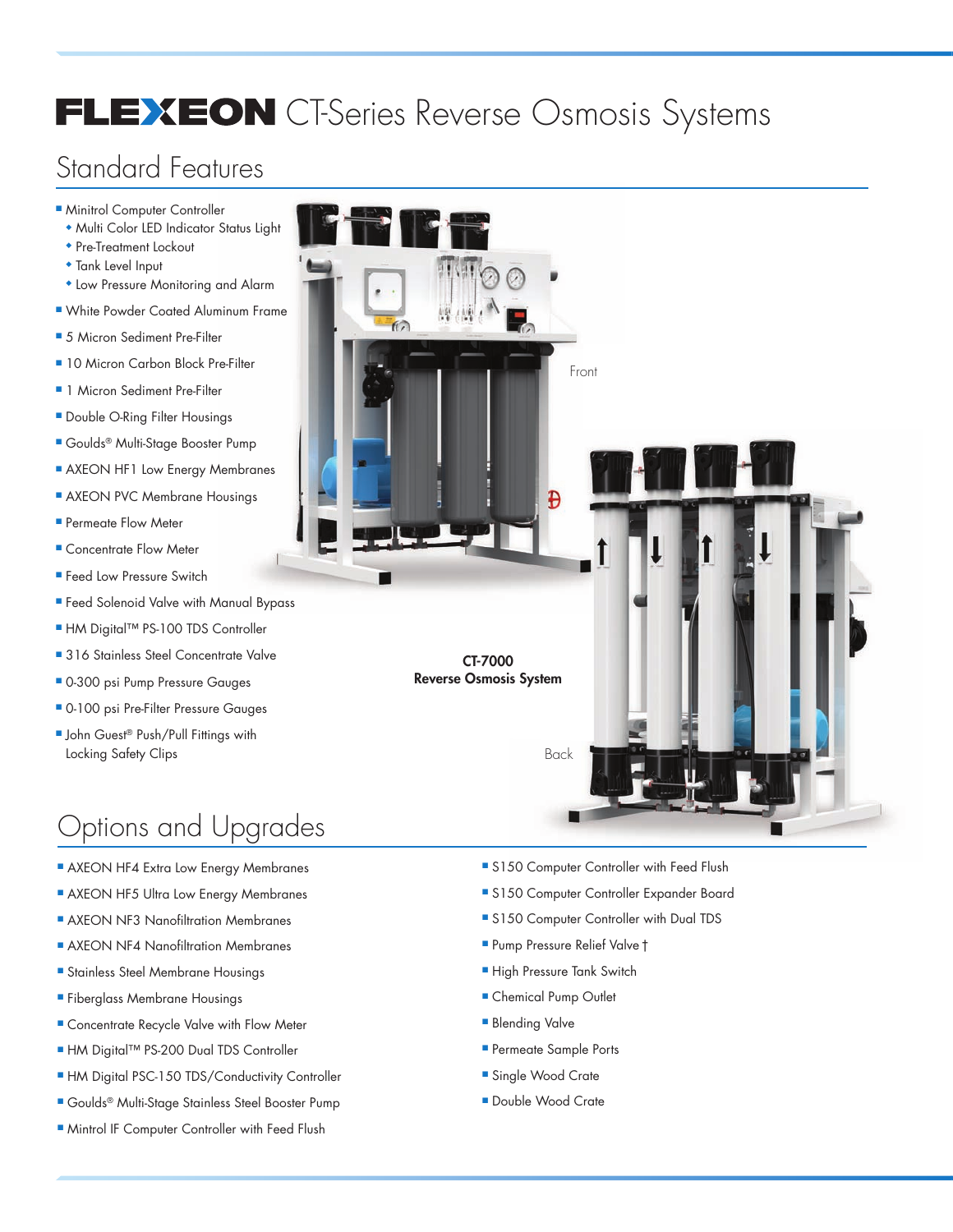## Reverse Osmosis System Packages

| <b>Models</b>                                                | CT-4000 /<br><b>CT-5000</b><br><b>CT-7000</b> |                     |                    |
|--------------------------------------------------------------|-----------------------------------------------|---------------------|--------------------|
|                                                              | <b>STANDARD (S)</b>                           | <b>ADVANCED (A)</b> | <b>PREMIER (P)</b> |
| <b>Frame</b>                                                 |                                               |                     |                    |
| White Powder Coated Aluminum Frame                           | $\checkmark$                                  | $\checkmark$        | ✓                  |
| <b>Controls</b>                                              |                                               |                     |                    |
| Minitrol Computer Controller                                 | ✓                                             |                     |                    |
| Minitrol IF Computer Controller                              |                                               | ✓                   |                    |
| S150 Computer Controller                                     |                                               |                     | ✓                  |
| Pre-Treatment Lockout                                        | ✓                                             | ✓                   | ✓                  |
| Tank Level Input                                             | ✓                                             | ✓                   | ✓                  |
| LED Controller Display                                       | ✓                                             | ✓                   |                    |
| <b>LCD Controller Display</b>                                |                                               |                     | ✓                  |
| Feed Solenoid Valve with Manual Bypass                       | ✓                                             | ✓                   | ✓                  |
| Concentrate Recycle Valve                                    |                                               | ✓                   | ✓                  |
| Feed Low Pressure Switch 15-30 psi                           | ✓                                             | ./                  |                    |
| <b>Instrumentation</b>                                       |                                               |                     |                    |
| Permeate Flow Meter                                          | ✓                                             | ✓                   | ✓                  |
| <b>Concentrate Flow Meter</b>                                | ✓                                             | ✓                   | ✓                  |
| Concentrate Recycle Flow Meter                               |                                               | ✓                   | ✓                  |
| 316 Stainless Steel Concentrate Valve                        | ✓                                             | ✓                   | ✓                  |
| 0-100 psi Pre-Filter In Pressure Gauge                       | ✓                                             | ✓                   | ✓                  |
| 0-100 psi Pre-Filter Out Pressure Gauge                      | ✓                                             | ✓                   | ✓                  |
| 0-300 psi Pump Pressure Gauge                                | ✓                                             | ✓                   | ✓                  |
| 0-300 psi Final Concentrate Pressure Gauge                   | ✓                                             | ✓                   | ✓                  |
| HM Digital™ PS-100 Permeate TDS Controller                   | ✓                                             | ✓                   |                    |
| Controller Permeate TDS Monitoring                           |                                               |                     | ✓                  |
| Controller Feed TDS Monitoring                               |                                               |                     | ✓                  |
| <b>Features</b>                                              |                                               |                     |                    |
| <b>Feed Flush</b>                                            |                                               | ✓                   | ✓                  |
| 5 Micron Sediment Pre-Filter                                 | ✓                                             | ✓                   | ✓                  |
| 10 Micron Carbon Pre-Filter                                  | ✓                                             | ✓                   | ✓                  |
| 1 Micron Sediment Pre-Filter                                 | ✓                                             | ✓                   |                    |
| Double O-Ring Filter Housings                                | ✓                                             | ✓                   | ✓                  |
| AXEON HF1 Low Energy RO Membranes                            | ✓                                             |                     |                    |
| AXEON HF4 Extra Low Energy RO Membranes                      |                                               | ✓                   | ✓                  |
| <b>AXEON PVC Pressure Vessels</b>                            | ✓                                             | ✓                   |                    |
| Goulds <sup>®</sup> Multi-Stage Booster Pump                 | ✓                                             | ✓                   |                    |
| Goulds <sup>®</sup> Multi-Stage Stainless Steel Booster Pump |                                               |                     | ✓                  |
| Permeate Sample Valves                                       |                                               |                     |                    |

**Note 1:** All 50Hz systems come standard with AXEON HF4 Extra Low Energy RO Membranes.

# Naming Matrix

**■ C =** Frame Style

- **■ T =** Feed Water Type Tap Water (T), Brackish Water (B), Sea Water (S)
- **■ XXXX =** Rated Production in Gallons Per Day Based on Standard Test Conditions
- **■ S, A, P =** System Package Identifiers

| <b>FLEXEON CT-Series</b> | Standard (S) | Advanced (A) | <b>Premier (P)</b> |
|--------------------------|--------------|--------------|--------------------|
| FLEXEON CT-4000          | CT-4000S     | CT-4000A     | CT-4000P           |
| FLEXEON CT-5000          | CT-5000S     | CT-5000A     | CT-5000P           |
| FLEXEON CT-7000          | CT-7000S     | CT-7000A     | <b>CT-7000P</b>    |